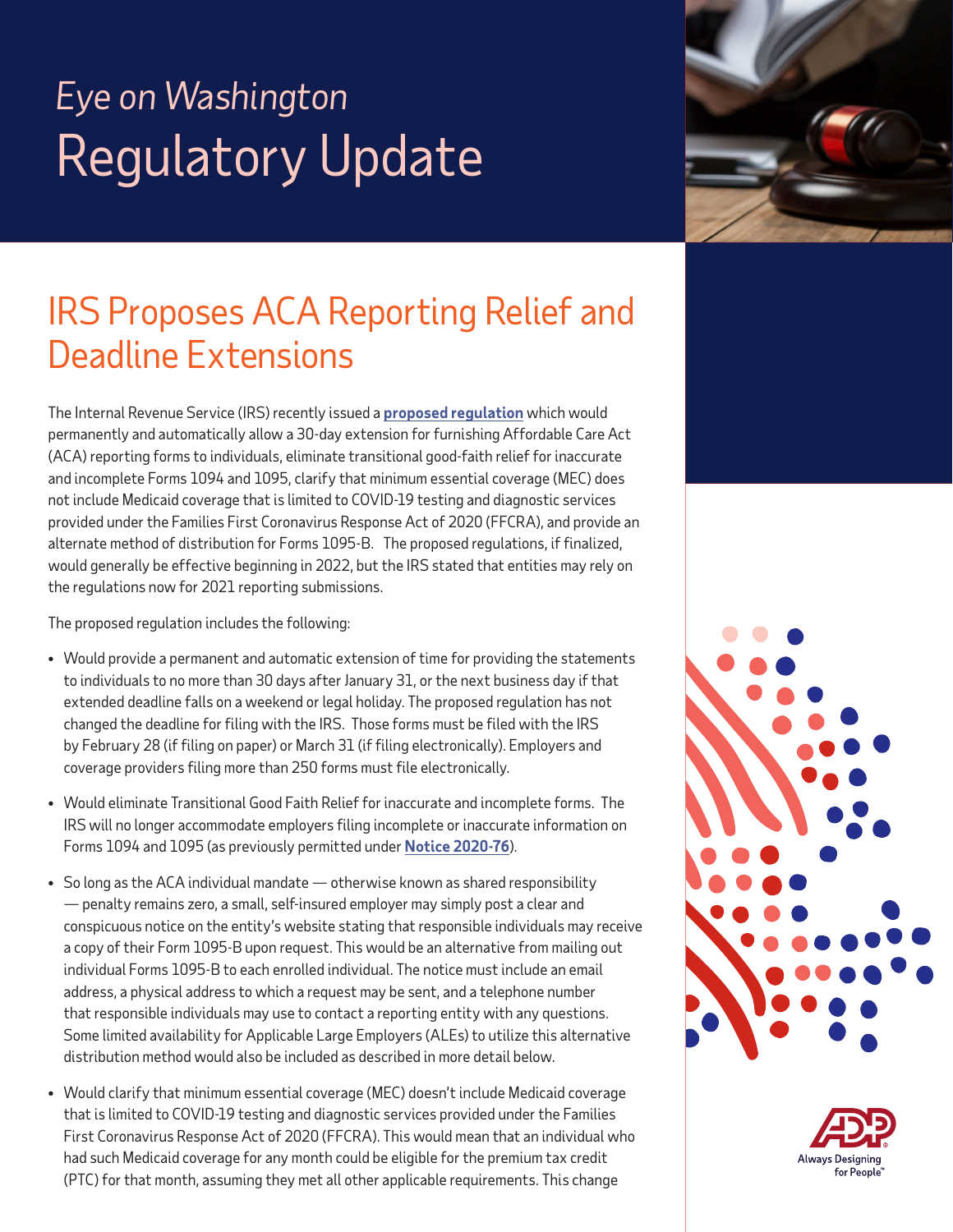to the definition of MEC, once the regulation is finalized, would apply for months beginning after September 28, 2020, but taxpayers applying for the PTC may rely on the proposed regulations for months beginning after September 28, 2020, and before the regulation is finalized.

### **Background**

Internal Revenue Code (IRC) Section 6056 under the Affordable Care Act (ACA) requires Applicable Large Employers (ALEs) to report to the IRS whether they offer their full-time employees and their employees' qualified dependents the opportunity to enroll in minimum essential coverage (MEC) under an eligible employer-sponsored plan. An ALE is an employer that employed (any combination of workers within a controlled group) an average of at least 50 full-time employees (including full-time-equivalent employees) during the preceding calendar year. Employees are considered full-time in any month that they are credited with at least 30 hours of service per week, on average, or 130 hours of service in the month.

ALEs must furnish Forms 1095-C to employees or covered individuals regarding the health insurance coverage offered to them. Individuals may use this information to determine whether, for each month, they may claim the premium tax credit on their individual income tax returns. Form 1095-C is to be furnished and filed for each employee who was full-time for one or more months of a year and includes details of any health insurance coverage offered to the employee, reported on a monthly basis. For self-insured plans, Form 1095-C must also be provided to individuals who enrolled in qualified coverage, which may include non-fulltime employees and any covered spouses and dependents.

Additionally, IRC Section 6055 under the ACA requires providers of MEC (such as health insurers and small, non-ALE employers sponsoring self-insured plans) to annually report certain coverage information to the IRS and enrolled individuals. Form 1095-B is used by these entities to report MEC coverage of enrolled individuals.

#### Deadline Relief

Forms 1095-B and 1095-C for a given year must be furnished to employees by January 31 of the immediately following year. The IRS has released guidance year-after-year-after-year granting an automatic 30-day extension. The IRS granted an automatic 30-day extension for ALEs to furnish Forms 1095-C to individuals for every tax year between 2016 and 2020, although such relief was always announced late in each year. The IRS announced in 2020 that it would no longer provide deadline extension relief annually.

While there has always been an option to secure a 30-day extension, it required a written request. The proposed regulation would provide a permanent and automatic extension of the deadline for providing Forms 1095-B and 1095-C to individuals without the need of any formal request.

#### Elimination of Transition Relief From Penalties

The IRC imposes a penalty for failing to timely file an Information Return or for filing an incorrect or incomplete Information Return (e.g., with an incorrect name and/or Social Security Number) as well as for failing to timely furnish an information statement.

The IRS previously provided transition relief from those penalties to ALEs that could show that they made goodfaith efforts to comply with the ACA information-reporting requirements for 2015 through 2020. ALEs were eligible for relief, if they could show that they made good-faith efforts to comply with the reporting requirements for correct and complete information. No relief was provided for failure to file or to furnish a statement by the due dates. In determining good faith, the IRS would take into account whether an employer made reasonable efforts to prepare for reporting the required information and furnishing it to employees.

The transitional good-faith relief from penalties for the reporting of incorrect or incomplete information on information returns, which was intended to be temporary, is no longer available for reporting for tax year 2021 and subsequent years.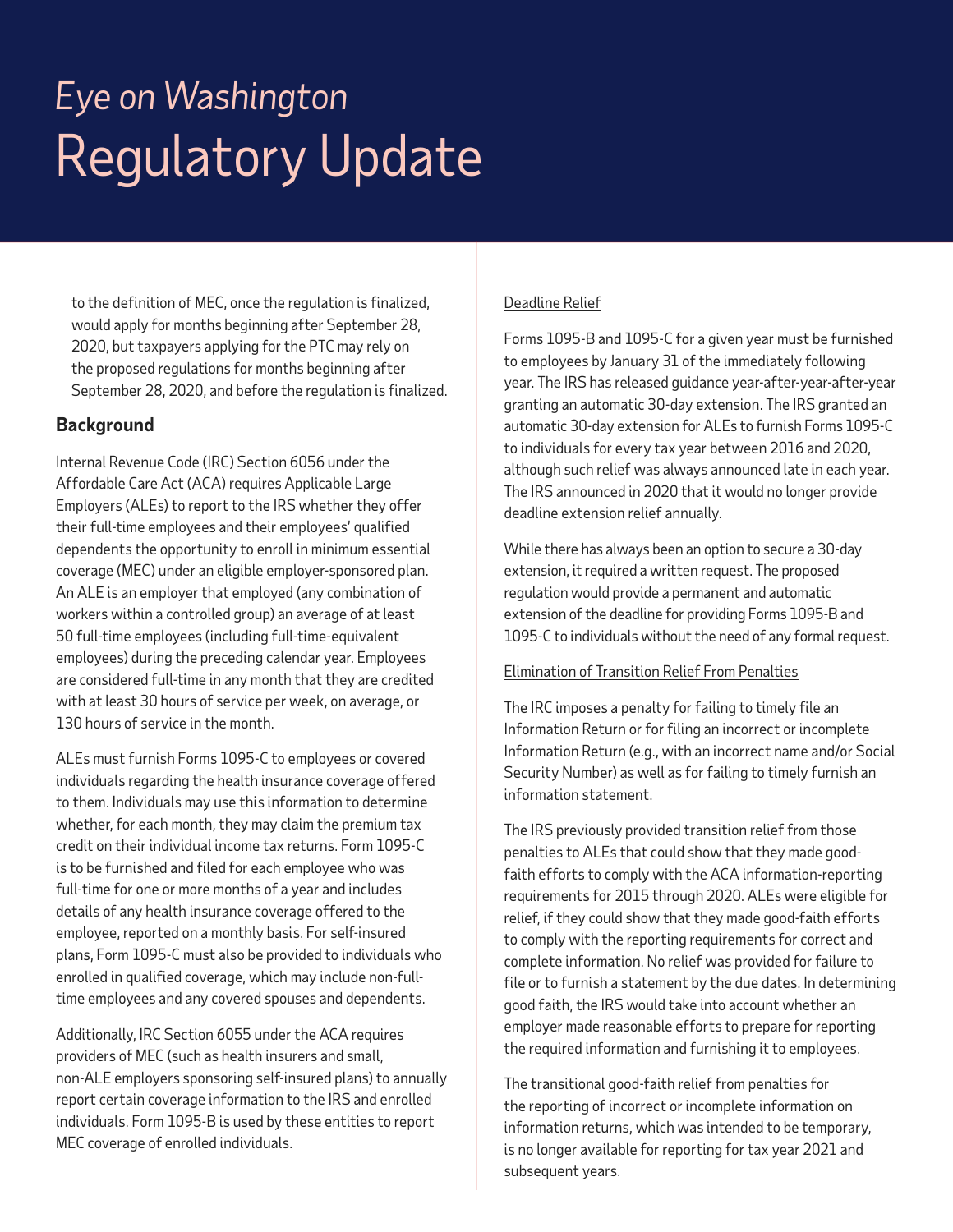#### Alternative Manner of Furnishing Forms 1095-B

IRC Section 6055 requires providers of minimum essential coverage, such as health insurers and small, non-ALE employers sponsoring self-insured plans, to annually report certain coverage information to the IRS and to covered individuals. Forms 1095-B are used to report coverage to individuals so they may avoid the individual mandate penalty payment.

Due to the Tax Cuts and Jobs Act of 2017, the individual mandate penalty payment was reduced to zero after 2018. Therefore, Form 1095-B is no longer required for a taxpayer to compute federal tax liability or file an income tax return, although the requirement to furnish Form 1095-B remains. So long as the individual mandate penalty payment remains zero, the IRS will not assess a penalty for failing to furnish a Form 1095-B if: (1) the reporting entity posts a clear and conspicuous notice on its website that states that individuals may request a Form 1095-B and that the individual must provide an email and physical address to mail the statement and a phone number where they can be contacted; and (2) the reporting entity furnishes the statement within 30 days of the request. Reporting entities must generally retain the website notice until October 15 of the year following the calendar year to which the statement relates.

This alternative distribution method does not apply in its entirety to a large employer who self-insures.

An ALE offering a self-insured group health plan is generally required to use Form 1095-C, Part III, to meet the Section 6055 reporting requirements, instead of Form 1095-B. Self-insured ALEs may use this alternative distribution method for employees who are enrolled in the ALE's self-insured plan and who are not full-time employees, such as part-time employees or retirees. However, ALEs may not use the alternative method of furnishing for full-time employees who are enrolled in the self-insured plan. By comparison, for full-time employees of an ALE, the Form 1095-C may be provided to a recipient electronically only if the recipient affirmatively consents to receive the statement electronically in accordance with certain

specific requirements. Those requirements include a clear and prominent disclosure that contains information such as the scope and duration of the consent, a description of the procedure for requesting a paper copy, and an explanation of the process for withdrawing consent. Those consent requirements for electronic distribution are included in **[Form 1095-C Instructions](https://www.irs.gov/instructions/i109495c)**.

Self-insured ALEs should be aware that utilizing the alternative distribution method under this new rule could potentially conflict with requirements for states with their own individual mandate and reporting requirements (currently, California, New Jersey, Rhode Island and the District of Columbia). For example, California requires all employers to provide the applicable IRS Forms 1095-B and/or C that they would otherwise prepare to their employees by January 31st following the end of the plan year, consistent with the Affordable Care Act ("ACA"). So, this would otherwise conflict with the alternative method of distribution under the proposed rule. Further, there is nothing under the California mandate that would otherwise mirror the federal automatic deadline extension.

#### Medicaid Coverage of COVID-19 Testing and Diagnostic Services Excluded From Definition of Minimum Essential Coverage

To assist individuals and families who do not qualify for Medicare or Medicaid and are not offered health insurance through an employer, a refundable tax credit (premium tax credit) is available to help pay for coverage purchased through an Exchange. The IRS has provided guidance on when certain individuals are eligible for MEC under governmentsponsored health programs (i.e., Medicaid, Medicare, CHIP, or TRICARE) or through self-funded student health plans and state high risk pools, and consequently disqualified them from receiving the premium tax credit.

Additional **[guidance](https://www.irs.gov/pub/irs-drop/n-20-66.pdf)** has provided that Medicaid coverage that is limited to COVID-19 testing and diagnostic services under the Families First Coronavirus Response Act (FFCRA) is not MEC under a government-sponsored program. The proposed regulation would add this type of coverage to the